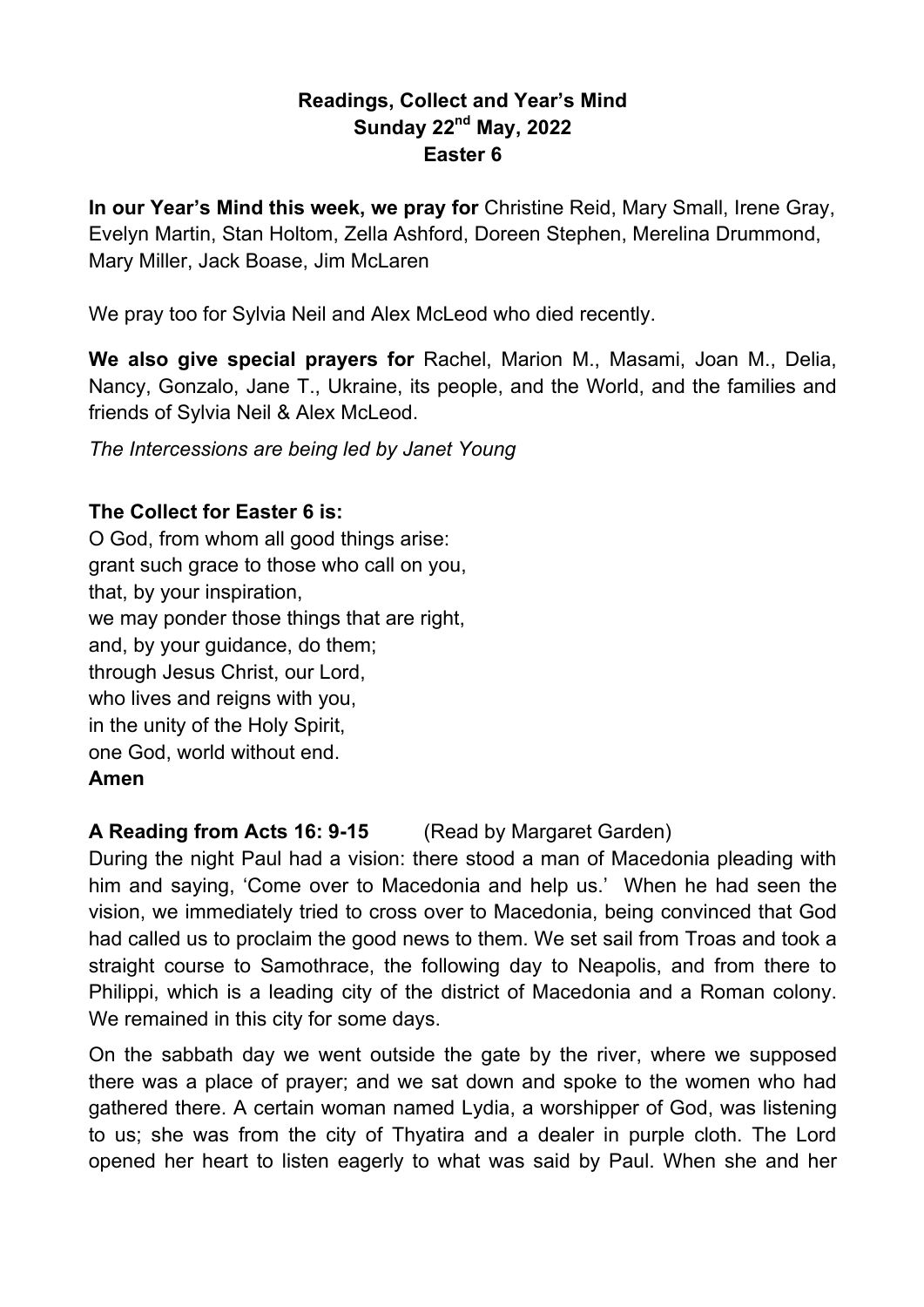household were baptized, she urged us, saying, 'If you have judged me to be faithful to the Lord, come and stay at my home.' And she prevailed upon us.

This is the Word of the Lord.

# **Thanks be to God.**

## **Psalm 67**

1. May God be merciful to us and bless us,

show us the light of his countenance and come to us.

- 2. Let your ways be known upon earth, your saving health among all nations.
- 3. Let the peoples praise you, O God; let all the peoples praise you.
- 4. Let the nations be glad and sing for joy,
	- for you judge the peoples with equity and guide all the nations upon earth.
- 5. Let the peoples praise you, O God; let all the peoples praise you.
- 6. The earth has brought forth her increase;

may God, our own God, give us his blessing.

7. May God give us his blessing, and may all the ends of the earth stand in awe of him.

This is the Word of the Lord.

# **Thanks be to God.**

# **A Reading from Revelation 21: 10, 22 – 22: 5**

In the spirit the angel carried me away to a great, high mountain and showed me the holy city Jerusalem coming down out of heaven from God. I saw no temple in the city, for its temple is the Lord God the Almighty and the Lamb. And the city has no need of sun or moon to shine on it, for the glory of God is its light, and its lamp is the Lamb. The nations will walk by its light, and the kings of the earth will bring their glory into it. Its gates will never be shut by day - and there will be no night there. People will bring into it the glory and the honour of the nations. But nothing unclean will enter it, nor anyone who practices abomination or falsehood, but only those who are written in the Lamb's book of life. Then the angel showed me the river of the water of life, bright as crystal, flowing from the throne of God and of the Lamb through the middle of the street of the city. On either side of the river is the tree of life with its twelve kinds of fruit, producing its fruit each month; and the leaves of the tree are for the healing of the nations.

Nothing accursed will be found there any more. But the throne of God and of the Lamb will be in it, and his servants will worship him; they will see his face, and his name will be on their foreheads. And there will be no more night; they need no light of lamp or sun, for the Lord God will be their light, and they will reign for ever and ever.

This is the Word of the Lord. **Thanks be to God.**